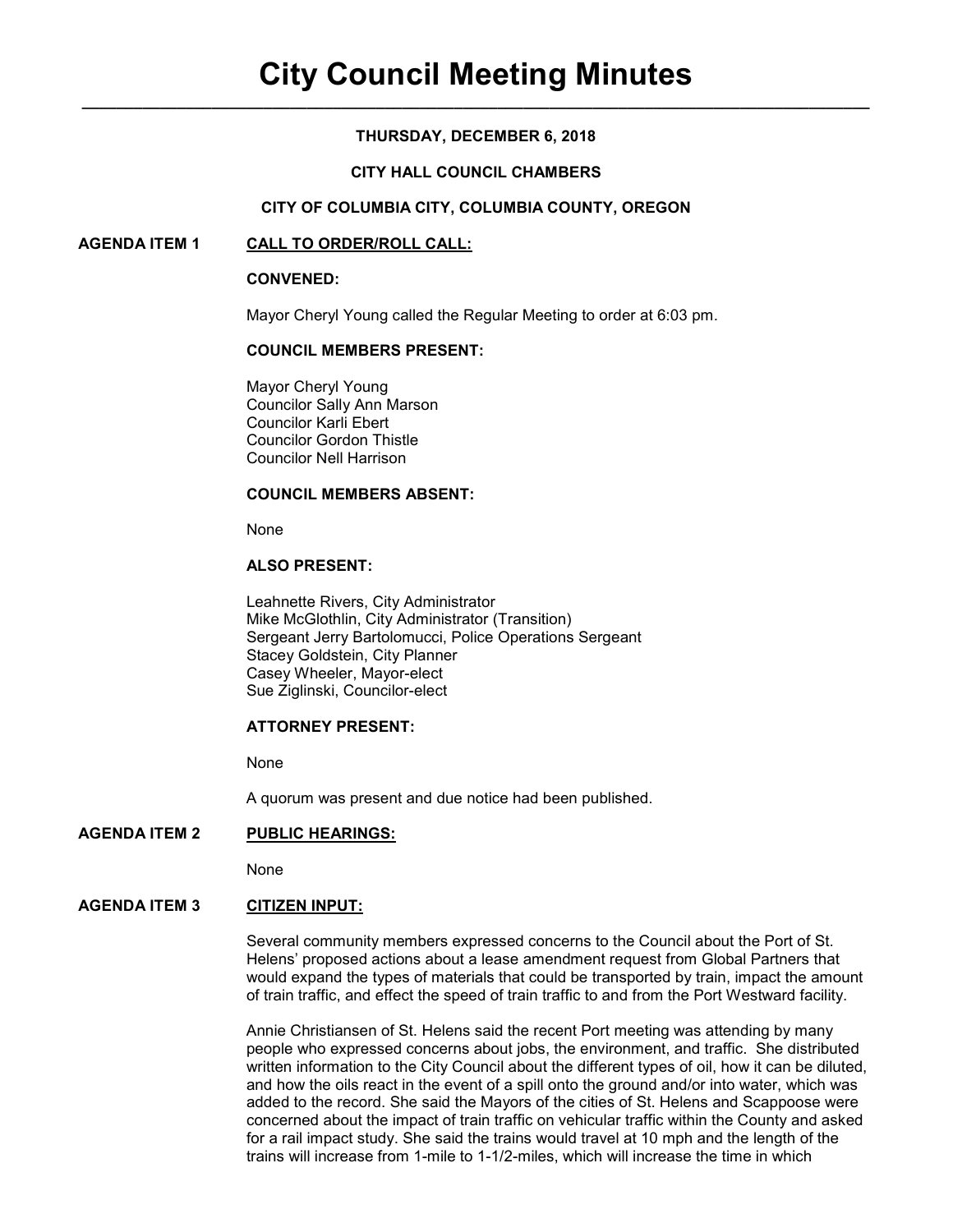#### 2 - Regular City Council Meeting December 6, 2018

intersections are blocked. She noted the Port Commissioners are set to meet again on December 12, 2018 at 8:30 am about this issue.

Carol Sweet of Scappoose explained to the City Council that the Port of St. Helens acts independently and the Port's decisions affect all of us. She said there is a large effort within the County to bring good jobs and make this a good place to live and work. She said during the last Port meeting, this contract amendment was presented with "no particular plans" to make any operational changes, but union members had been asked to show up to support this amendment and encourage immediate approval of the change. She said if there are no immediate plans, then there should be time for further study about an important issue that will impact all of us.

Paulette Lichatowich of Columbia City said Global's DEQ permit is expiring in August 2019 and they will need to get their packet submitted in advance. They are asking to amend their lease to expand the type of oil they can transport. She distributed information about their DEQ permit, their lease, and the resolution the Port is considering to the Council. She said Joe Lewis of Scappoose recently voiced concerns specific to water source protection and the loss of local control and asked Port personnel to delay any decisions until all of the potential impacts can be studied. She said the Port has not consulted with the cities, and additional control will be lost if this amendment is approved. She encouraged the Council to ask the Port to delay any action about this request until time has been taken to properly study the impacts of this lease amendment. She said what happens at Port Westward affects all of us.

Joe Turner of Columbia City, Oregon, informed City Council of his past experience while living in Pendleton, Oregon specific to train traffic impacts. He said that there was a "train cutting" requirement that was undertaken when the number of train cars imposed a delay on vehicular traffic that exceeded a 20-minute time frame.

After having heard the above concerns, Mayor Young and the City Council agreed to have City Staff generate a letter to the Port of St. Helens requesting a delay in any deciding vote until such time that the Port of St. Helens presents further clarifying information.

# **AGENDA ITEM 4 COUNCIL REPORTS:**

**4.1 Parks Committee:** Chair Marson said that the minutes from their last meeting were included in the Council Meeting packet.

**4.2 Water and Sewer Committee:** No report.

**4.3 Street Committee:** Chair Marson commented that the streets have been wet and frosty.

**4.4 Audit Committee:** Chair Harrison said the Committee will meet in January, 2019.

**4.5 Hazard Mitigation Planning Group:** Member Ebert said the Planning Group will meet at the end of January, 2019. She also informed the City Council of Columbia County Emergency Management's upcoming social get-together, hosted by Running Dogs Brewery in St. Helens, Oregon, called "Pints and Preparedness". Columbia County Emergency Management Director, Steve Pegram, has initiated the program to facilitate preparedness conversations within the local community.

**4.6 Other Reports:** City Administrator Leahnette Rivers reminded all that the Michael Allen Harrison Concert will take place on Monday, December 10, 2018 at 6:00 pm.

#### **AGENDA ITEM 5 CONSENT AGENDA:**

## **5.1 City of Columbia City Annual Accounting of System Development Charge Revenues and Expenditures for 2017-18 Fiscal Year.**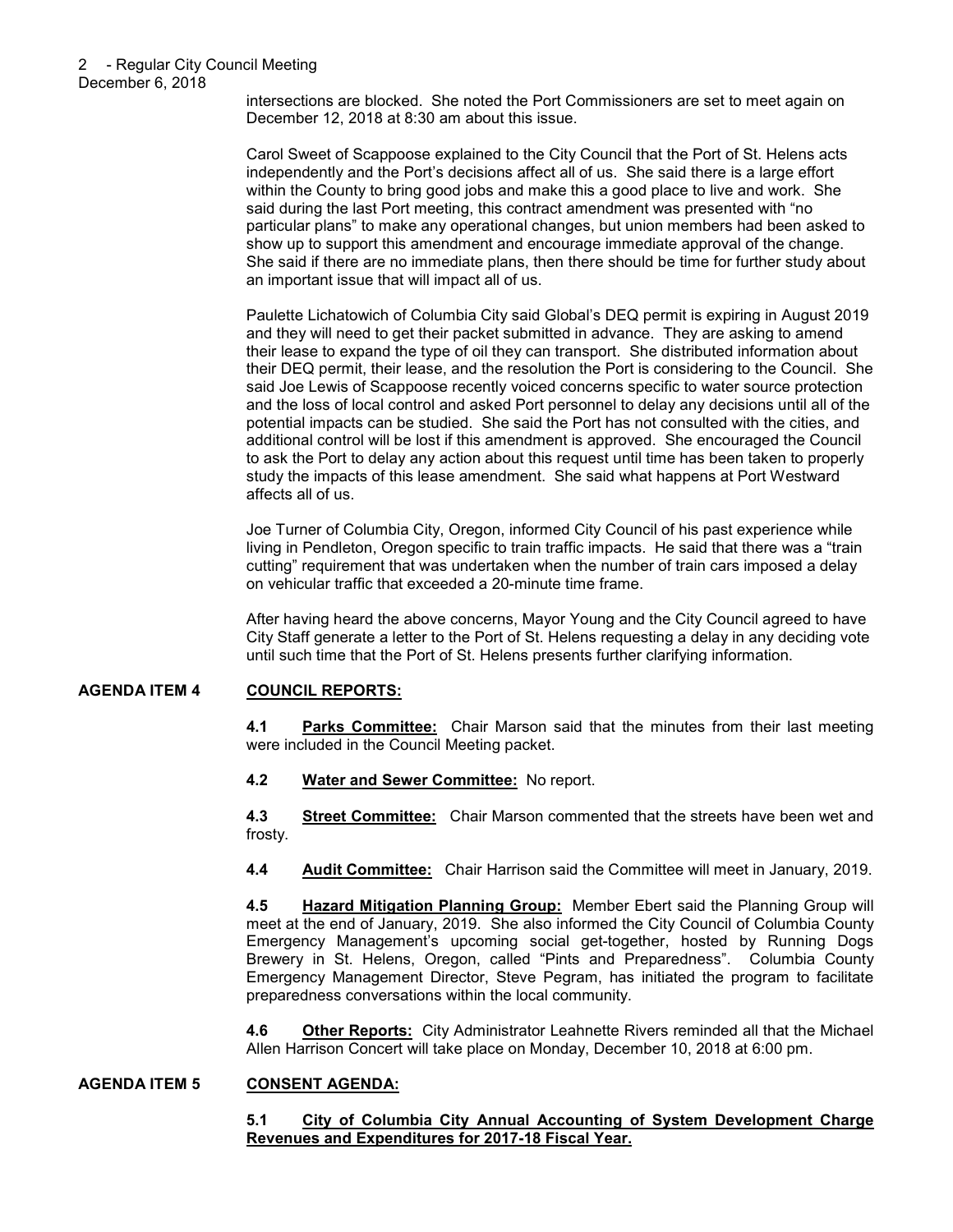December 6, 2018

## **5.2 Minutes of the Regular City Council meeting on November 15, 2018.**

## **5.3 Ratify OLCC Application for Temporary Use of an Annual License in regards to Michael Allen Harrison Concert on December 10, 2018.**

### **5.4 Ratify OLCC Application for Temporary Use of an Annual License in regards to Emmert Motors Employee Christmas Party on December 15, 2018.**

## **5.5 Activities Report from the Public Works Superintendent.**

## **5.6 Activities Report from the Police Operations Sergeant.**

Item 5.5 was not available and was removed from the Consent Agenda.

MOVED (MARSON), SECONDED (HARRISON) AND CARRIED UNANIMOUSLY BY ROLL CALL VOTE TO APPROVE THE CONSENT AGENDA AS AMENDED.

## **AGENDA ITEM 6 UNFINISHED BUSINESS:**

### **6.1 Economic Opportunities Analysis Draft Report: Further discussion of Economic Opportunities Analysis draft report dated October, 2018.**

After further discussion between City Council and City Planner Goldstein, an amendment to the Economic Opportunities Analysis Draft Report was suggested and agreed upon. The amendment was specific to page 26 of the report, where the words "as appropriate" were added to the document content related to Objective 1.2.

MOVED (MARSON), SECONDED (THISTLE) AND CARRIED UNANIMOUSLY BY ROLL CALL VOTE TO APPROVE THE ECONOMIC OPPORTUNITIES ANALYSIS REPORT, AS AMENDED.

## **6.2 Short-term vacation rentals: Further discussion of short-term vacation rentals within the City of Columbia City.**

City Planner Goldstein led the discussion regarding short-term vacation rentals within the City. It was discussed that they could impact the local rental market and that steps should be considered to limit the number that could be conducted within the City limits, in comparison with a "whole house" rental and owner occupied rental property. City Planner Goldstein will research further and address this issue at the Planning Commission level.

# **AGENDA ITEM 7 NEW BUSINESS:**

**7.1 First reading of Council Bill No. 18-876: An Ordinance Regulating the Use of Public and Private Sewers and Drains, Private Sewage Disposal, the Installation and Connection of Building Sewers, and the Discharge of Waters and Wastes into the Public Sewer System(s); and Providing Penalties for Violations Thereof in the City of Columbia City, Columbia County, Oregon; Repealing Ordinance Nos. 470, 02-577-O, 02-579-O-A, 02-580-O, and 04-594-O.** 

The City Council completed the first reading of Council Bill No. 18-876.

**7.2 Council Bill No. 18-877; Resolution No. 18-1238-R: A Resolution adopting amendments to the Columbia City Multi-Jurisdictional Hazard Mitigation Plan, dated 2014.** 

MOVED (THISTLE), SECONDED (HARRISON) AND CARRIED UNANIMOUSLY TO ADOPT COUNCIL BILL NO. 18-877.